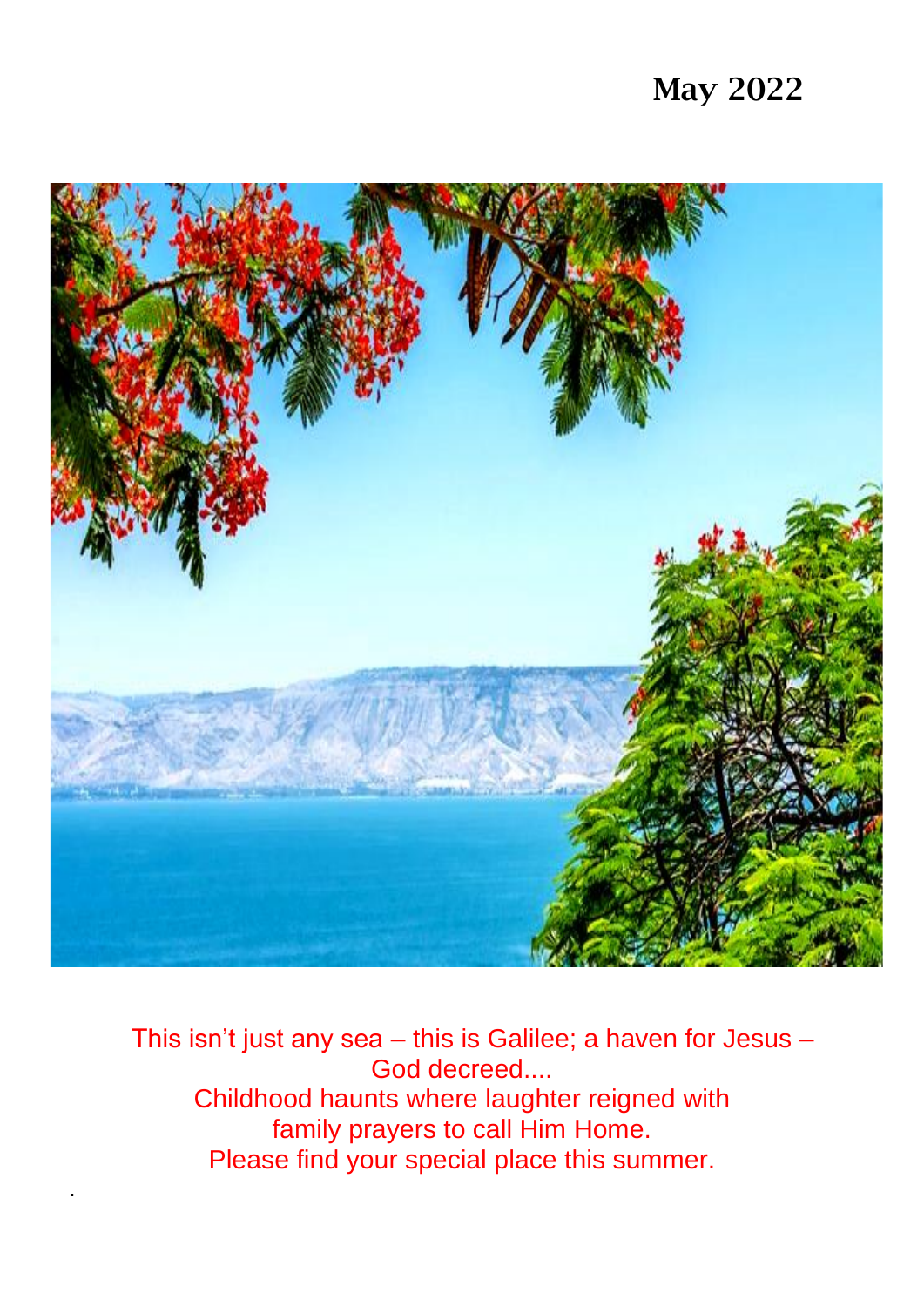I read a book. It has left me with one resolute thought. Never strip Jesus of the totality of his humanity.

In my experience we have successfully portrayed Jesus as a man of sorrows and acquainted with grief - and rightly so. It is through His suffering that we are made whole. Again, the gospels underline his wonderful teaching. He was a rabbi and even the men of the law were amazed at his teaching. All serious doctrine, unknowingly they cling to His every word.

If, however, such were and still are the sum total of his personality then He would not be 'fully human' because God means us to exercise one precious and needful gift bequeathed to us with Divine purpose a healthy measure of good humour. It brings with it a delightful lightness of spirit.

In my book, humour is a vital tool to help each one of us claw ourselves out of Covid and it's ensuing gloom.

In his wonderful book 'Beautiful Outlaw' John Eldredge establishes right at the start that humour - or the preferred term 'playfulness' rounds off' our 'humanity' with Divine intent. This playfulness is captured beautifully in John 21 v 1-12

The disciples had seen the risen Lord twice in Jerusalem, yet Jesus hadn't lingered. He hadn't gone to the temple to show himself to a multitude. In their eyes that would have been the most natural thing to do. That would have sent Caiaphas to his knees and probably resulted in a Pilate, along with Herod, becoming insane. Did the disciples go on to argue that such an appearance of Himself, in all His resurrected glory would have been proof positive that He truly was the Messiah, the Son of God! Jesus didn't; rather Jesus told them to go to Galilee. He'd see them there. So they did. Confused, wondering what on earth was going to happen next they turned to what they knew best; they sought their comfort zone. Isn't that what we all do? Take time out and wait for the next reveal?

Where do you go to... to be re- energised? What makes you smile - where do you find laughter in this bleak society?

The disciples went fishing. They needed cheering up! See what they were given, an all-nighter and the catch? The Sea of Galilee yielded nothing zero!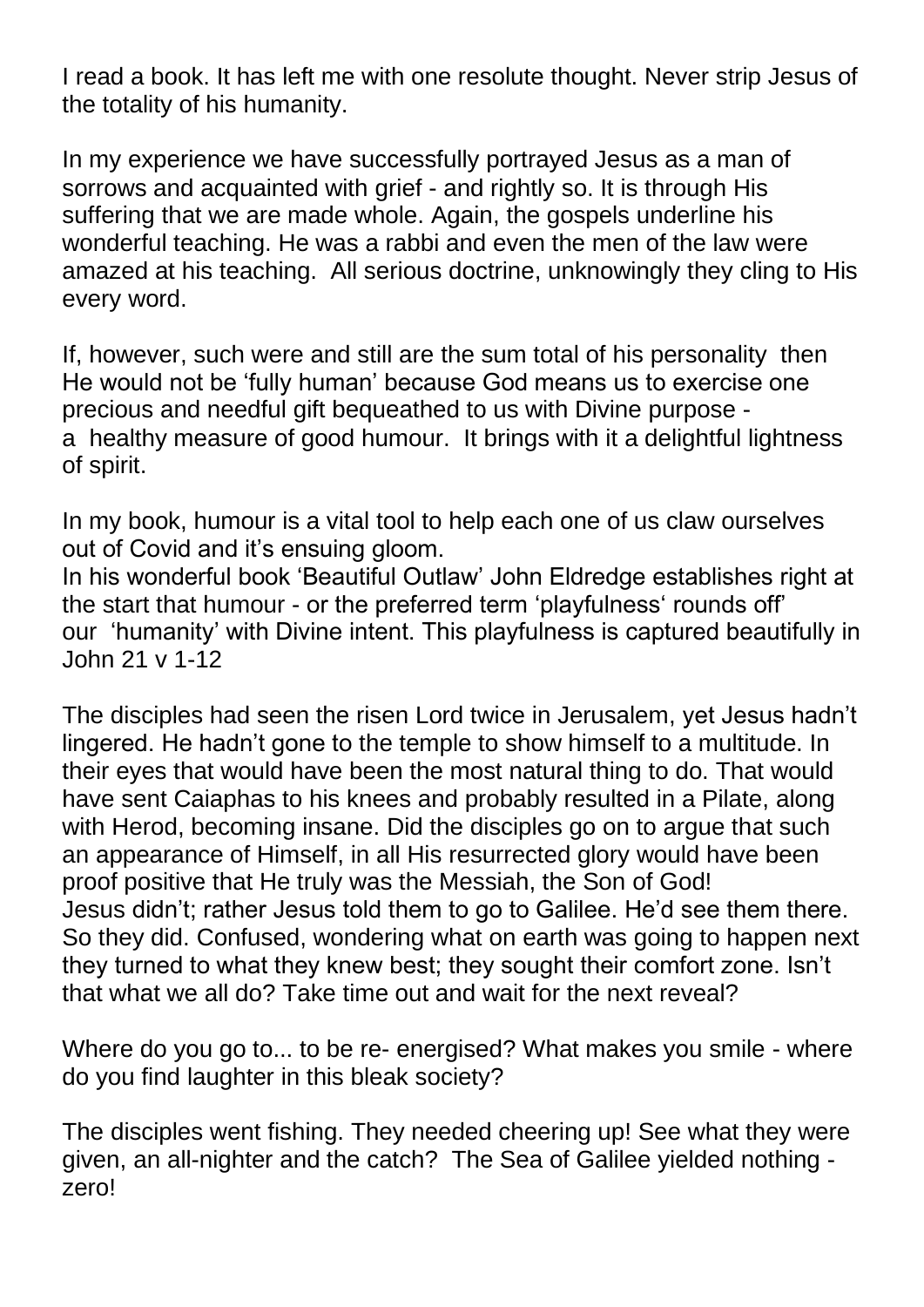Suddenly a stranger appears on the shore. Obviously a tourist or worse a fellow fisherman asking the age old question, "Have you caught anything?" A reluctant answer "No" - probably from Peter!! (Jesus would be smiling inwardly) He goes a step further, "Try the other side".

Honestly! Who is this man. What does he know about fishing? They have been out all night - it isn't for want of not trying that the nets are empty. Is that how we feel right now? Has Covid scared us into submission? As we face the very real prospect that probably every church has been dealt a kind of 'death blow' we need to see Jesus alive. We need to hear His words speaking to us today, "Try the other side" Try again, keep fishing. The fishermen of Galilee obeyed. This stranger could be one of the fishing fraternity They had heard such words many times before; it was a running joke between them: - banter between like minded kindred folk. This humour had a warmth to it – it fostered a togetherness, a camaraderie.

Out of desperation perhaps they threw the nets over the side and then it happened. Bang! the fish leapt into the nets. (this miracle has happened before when they first followed Jesus)

John, in a moment of divine recognition says, "It is the Lord" and Peter, ever ready to listen to John's opinion jumps into the water threshing his way towards Jesus.

As for Jesus, His timing is perfect. Look at the tension, his 'hiddenness'. He asks a tourist like question? That is what is called playfulness and I embrace it. It adds so much to this wonderful account - (the best is for another day). It softens the moment, "it reignites the closeness, it has all the wink of an inside joke, that rich treasure of friendship, of experiences shared and re called time and again".

Such experiences end in laughter and that priceless feeling of 'belonging'. This is what church means to me. To share faith we need this essential element. Jesus exercises it time and again. We can be so over cautious in our subdued worship, to the point of being too sanctimonious that we cannot see the playful, loving glint in Jesus eyes - we dig deep, into the gospels and to our delight it is there.

Through it we experience His love, May that same 'lightness of spirit emanate from us.

Once there it cannot be switched off it will always shine - it will always cast its divine light - it will light up the way ahead. *Rhonwen*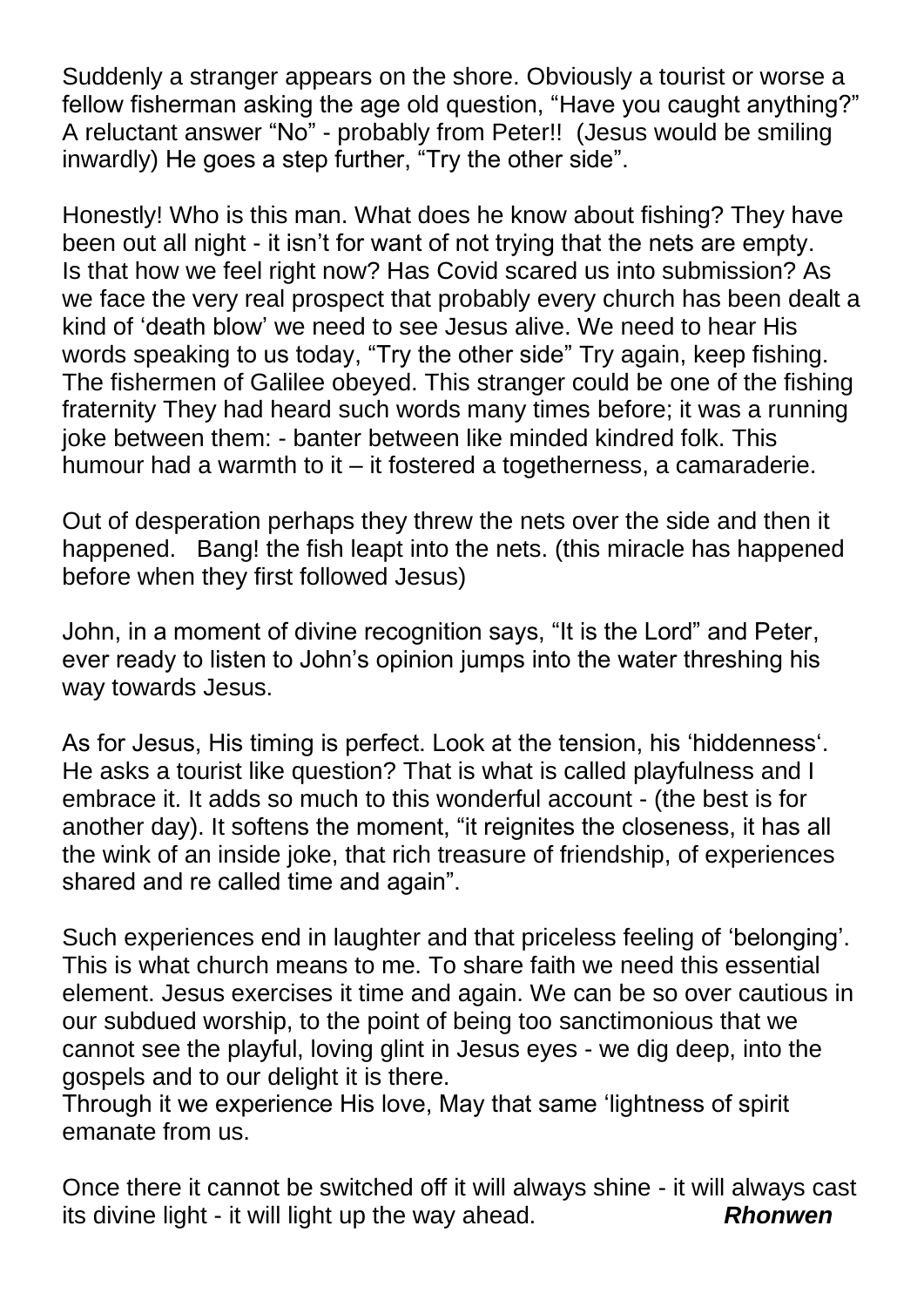How opportune that Tracey should send me this lovely sermon illustration, (C.H.Spurgeon) for with it comes her strong faith which we long to share with her. Thank you so much. Tracey, it speaks volumes.

"When you are down at the seaside, as we might all of us wish to be, you will see the limpet sticking to the rocks. Our little friend the limpet does not know much, but he clings. He cannot tell us much about what he is clinging to, he is not acquainted with the geographical formation of the rock, but he clings.

He has found something to cling to - that is his little bit of knowledge - and he uses it by clinging to the rock which is his salvation! It is the limpet's life to cling.

Thousands of God's people have no more faith than this. They know enough to cling to Jesus with all their heart and soul and this is enough.

Jesus Christ is, to them, a Saviour, strong and mighty and like a rock, immovable and immutable! They cleave to him for dear life and this clinging saves them.

God gives to his people the propensity to cling. Look at the sweet pea which grows in your garden perhaps it has fallen on the gravel path so you lift it up and put it back against the trellis or put a stick against it and it catches hold directly because there are little hooks readily prepared with which it grips anything which comes in this way.

It was meant to grow upwards and so it is provided with tendrils.

Every child of God has his tendrils about him thoughts, desires and hopes with which he hooks on to Christ and the promise.

Though this is a very simple sort of faith it is a very complex and effectual form of it and in fact it is the heart of all faith and that to which we are often driven when we are in deep trouble.

We can cling when we can do nothing else and that is the very soul of faith".

You have our special prayers during this coming month as you make the transition to God's own country!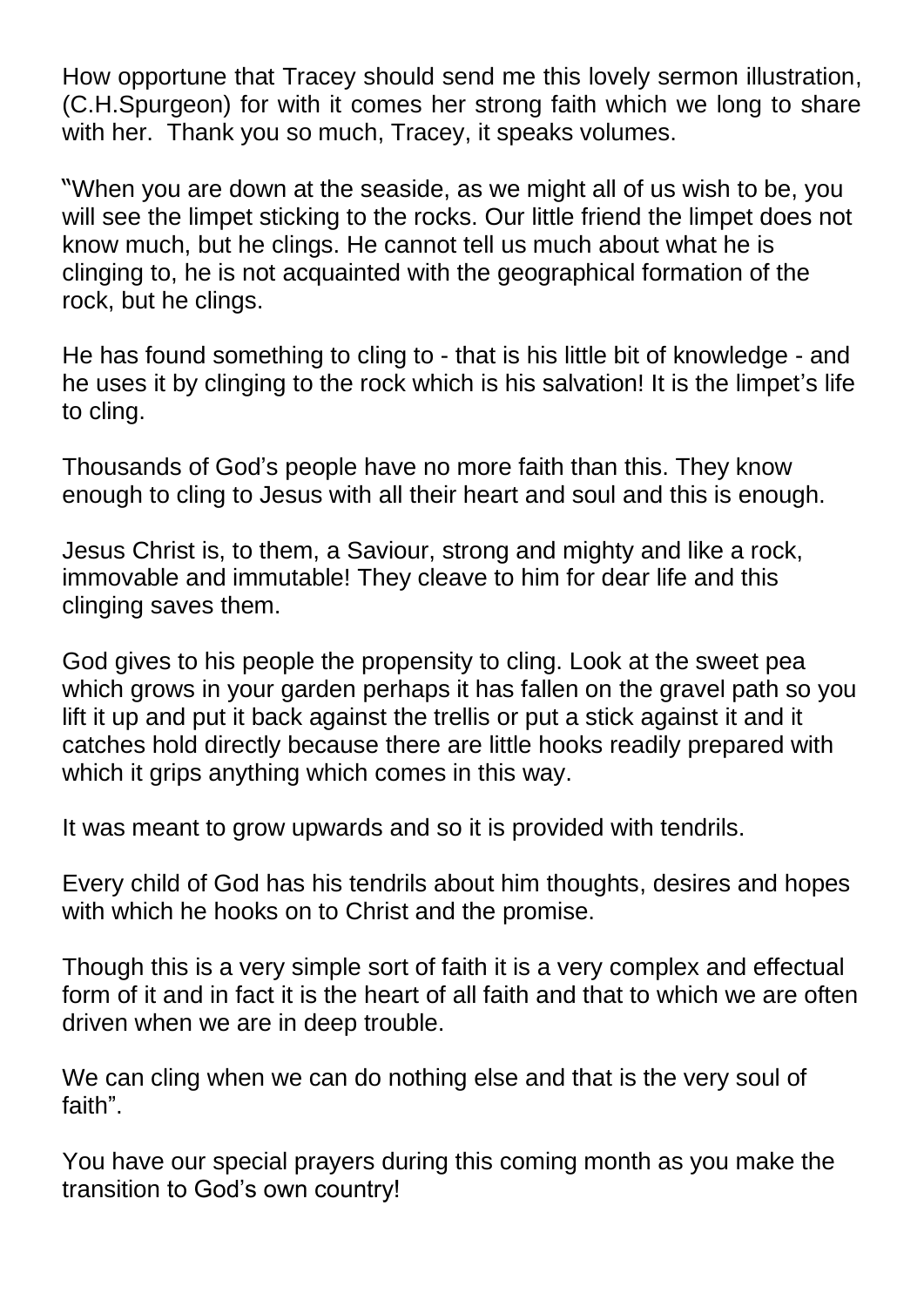

We're standing on the threshold of a new beginning, Joining hands together as we face the light,; Leaving space for God, the Holy Spirit's presence, Trusting in his promise for a future bright.

Take us to the places where your change is wanted. Show us all the people living deep in need. Help us to be liberal in all our giving. As we indiscriminately scatter seed.

Take us to the edges with your love's compassion. Take from us the attitudes we call our own. Free us from believing in our limitations, Take us to the edges of our comfort zone.

We shall be your servants as we follow in your footsteps. Confident, courageous, knowing we've been found. Claiming for the Kingdom all the strength you offer, Understanding that we're all on Holy Ground.

Take from us the fear of all the old ways changing; Give us each the vision of a bonded whole – So that all the world will see a new revealing, See the Source of all that beats within our soul.

Then we'll be together in a new creation, Looking for the dawning of a bright new day, Walking hand in hand and taking risks in loving Trusting that in future we will walk your way.

Let us journey on toward a God - planned future. Celebrating one-ness, relegating fear; Seeing new horizons 'cross the shining ocean – Realising that the Kingdom's now – and here.

Unpublished song written by Paul Heppleston with John Bayes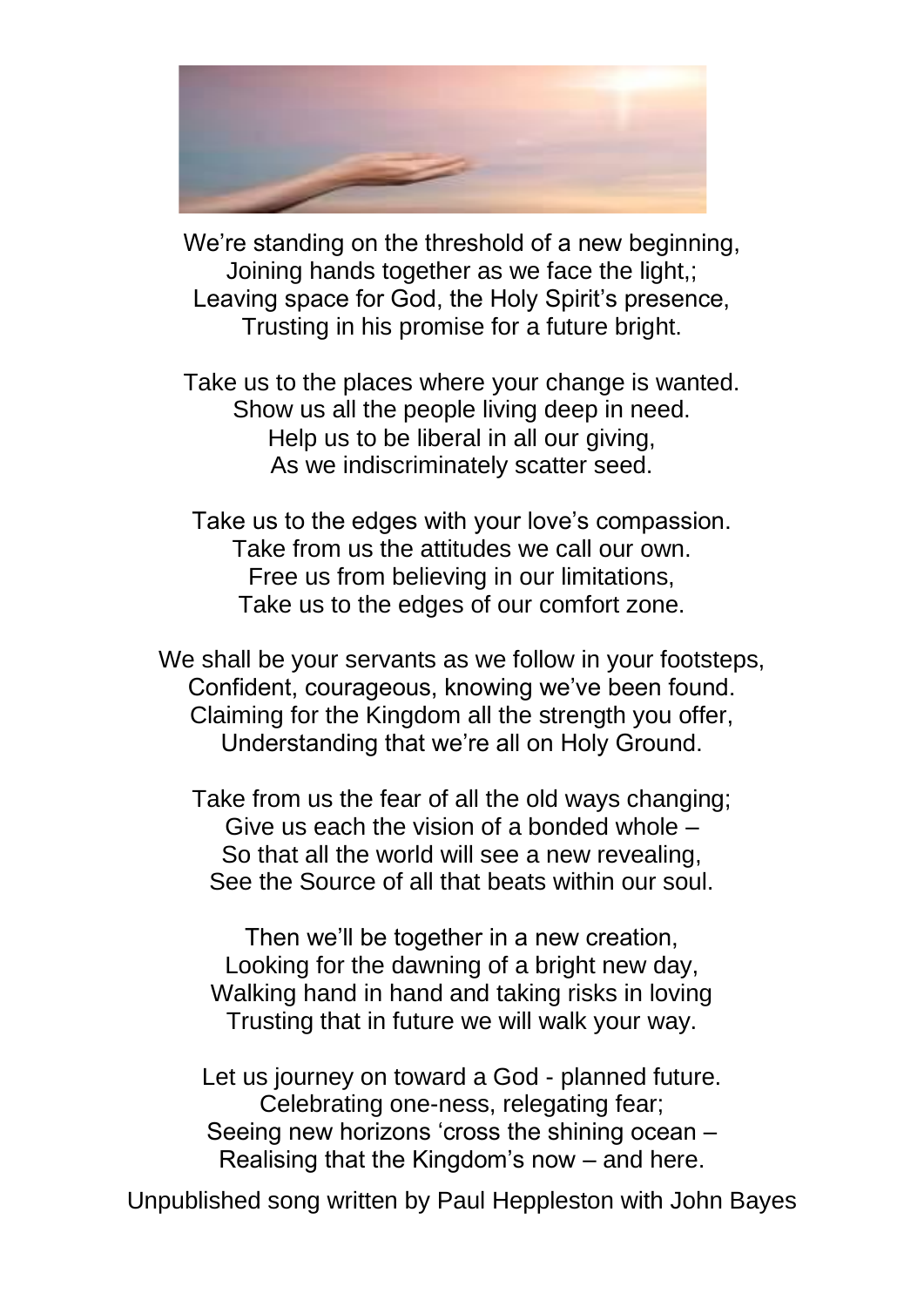The words of the poem (overleaf) are brave words: but do we think ourselves a little braver than we merit, at times? We, who follow Jesus are loved and cared for – that is our choice and our blessing.

Yet, in an ever changing world can we be forgiven for not thinking beyond our own, small and limited world of faith and loving devotion? Reading the following pages made me sit up straight. It is good, enlightening even for us to look at Jesus' life, death and ressurection from a different angle. It cannot but enhance our faith and deepen our love.

This is God's perfect plan: it has to amaze us all - even the most sceptical. Where would I have been? Where would we have stood - 2000 years ago? This is unquestionably a plan, forged from the beginning of time. It was excecuted with such patient understanding of our human nature with a Love beyond our comprehension.

Thank you, Lord, for we have 2000 years of hindsight, through the Bible and lives of men and women - called, faithful and true.

We stand on their shoulders: may others stand on ours.

### **HIS BIRTH**

**The words of King Herod when told of the birth of Jesus.**

"Kill Him. Here is room for only one king in this corner of the world.".

**The number of religious leaders who believed a messiah had been born in Bethlehem.** ZERO

**The type of people who did.**

Stargazers, night – shift shepherds and his mother and father.

**The reward given to Joseph and Mary for bringing God into the world** Two years exile, learning Egyptian.

# **HIS MINISTRY**

The word on the streets of Jesus' hometown when He claimed to be sent from God.

Weird family. Have you seen His cousin?

**The reaction of the home town folks** Stone Him.

**The opinion of His brothers** Lock Him up.

**The number of disciples Jesus recruited** Seventy.

**The number of disciples who defended Him to the authorities**. Zero.

**Who were His followers as found in the Jerusalem 'Editorial page'**  A group of unemployed ne'er–do-wells recruited off the shipping docks and out of the red-light districts.

**The number of lepers, blind people and lame Jesus healed**. Too many to count.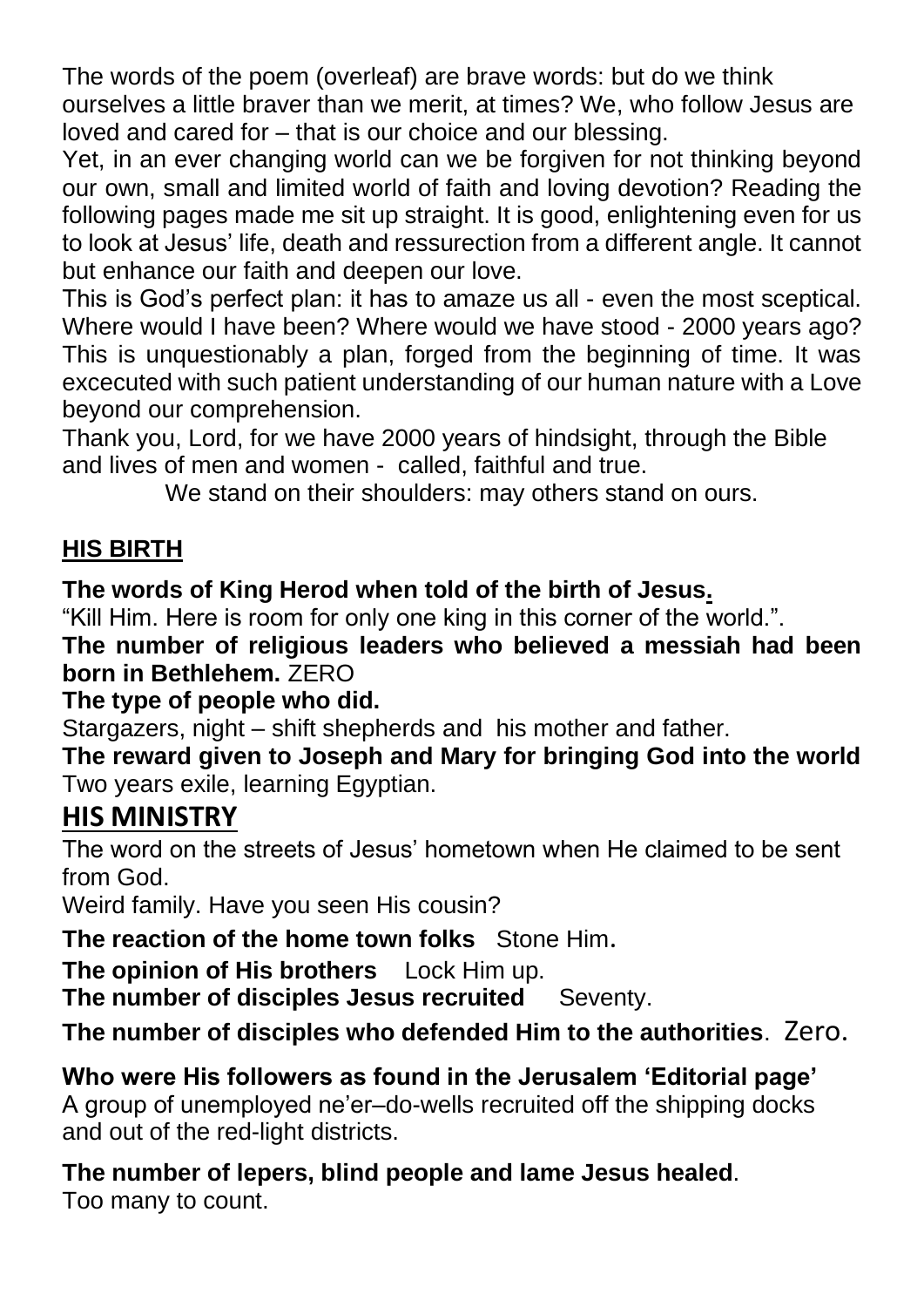# **HIS EXECUTION**

**The popular opinion regarding Jesus before He cleansed the Temple** See if He'll run for office.

**The popular opinion regarding Jesus after He cleansed the Temple.**  Let's see how fast He can run.

**The decision of the Jewish council.** Three spikes and a spear. **The talk on the streets of Jerusalem after Jesus died.**  He should have stayed in the furniture business.

**The number of times Jesus prophesied that He would come back to life three days after His death**. Three.

**The number of apostles who heard the prophecy**. All of them.

**The number of apostles who waited at the tomb to see if He would do what He said.** Zero.

**The odds a street-corner bookie would've given the day the day after the crucifixion on the possibility that Jesus 'name would be known and worshipped in the year 2000** 

"I'll give you better odds that He'll rise from the dead".

# **HIS MOVEMENT.**

**The official response of the Jewish leaders to the rumours of the resurrection.** 

Of course they say He's alive. They have to. What else can they say? **The actual response of the Jewish leaders to the resurrection.** 

"A great number of the Jewish priests believed and obeyed". (Acts 6 v7) **The decision of the Jewish leaders about the church.** 

"If their plan comes from hu man authority, it will fail. But if it is from God, you will not be able to stop them" (Acts 5 v38-39.)

# **THE MOVEMENT CONTINUES**

# **The discovery made by every person who has tried to bury the faith.**

The same as the one made by those who tried to bury its Founder**.:**  He won't stay in the tomb.

For when He rose, your grave was changed from a final residence to a temporary housing.

# **The reason He did it.**

The face in your mirror.

- (He chose the nails.
	- Max Lucado )

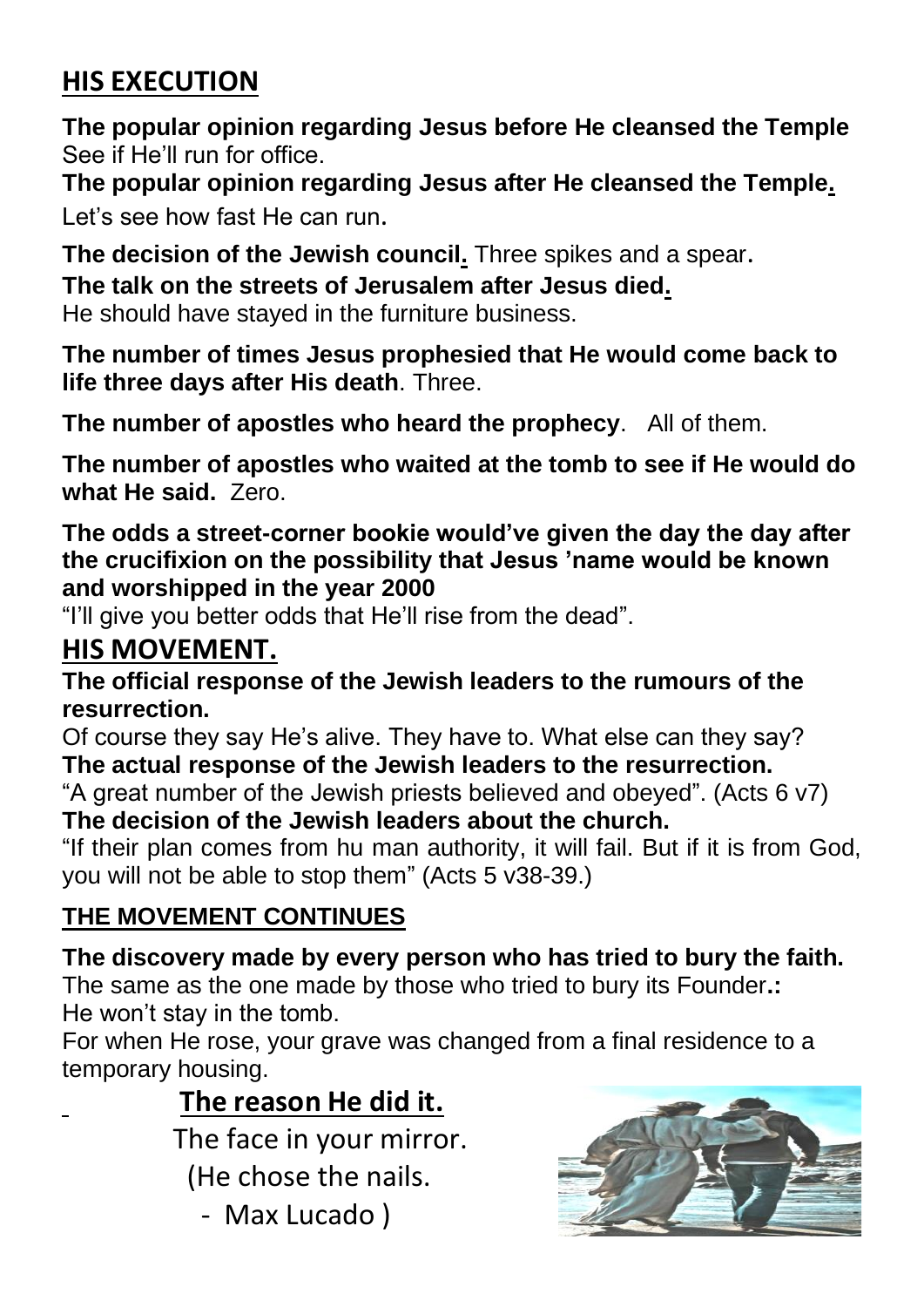# *FAMILY NEWS*

### Happy Birthday to **BMS Birthday Scheme Members - May**

| $4^{\text{th}}$ | Gareth James                     |                  | 20th Mary Johnson              |
|-----------------|----------------------------------|------------------|--------------------------------|
|                 | 8 <sup>th</sup> Matthew Evans    |                  | 22 <sup>nd</sup> Ron Fairfax   |
|                 | 14 <sup>th</sup> Alison Evans    | 26 <sup>th</sup> | <b>Rhonwen Miles</b>           |
|                 | 16 <sup>th</sup> Patricia George |                  | 30 <sup>th</sup> Rosemary Rowe |
|                 |                                  |                  | Helen Hall                     |

#### **Pulpit Ministry**

| May !st | Rev Ian Howells (Communion)                      |
|---------|--------------------------------------------------|
| May 8th | <b>Rev Richard Roberts. (Dedication Service)</b> |
|         | May 15th Rev Stephen Pare                        |
|         | May 22nd Mr Christian Thomas                     |
|         | May 29th. Mr. Walter Holder                      |
|         |                                                  |

**Duty Deacons** Paul Evans and Margaret Francis.

#### **Tea Rota**.

- May 1<sup>st</sup> Delyth and John Ware
- May 8<sup>th</sup> Enid and Gary James
- May 15<sup>th</sup> Pat and Ron Fairfax
- May 22<sup>nd</sup> Alison Evans and Pam Jones
- May 29<sup>th</sup> Yvonne and Eric Matthews

My mantra for Spring 2022 is 'Close the Covid Gap'.

Realistically we cannot expect things to be 'back to normal' but we can begin to take heart and make plans for our future. Darren, our pastor elect, blessed us with the Easter messages; he will give us a new impetus. We thank him for coming to us. This is a super time for him as he and Tracey prepare to move to 'glorious' Wales. Thank you, Darren, for shepherding us through Easter. We pray that the final preparations and move to Bridgend will all go smoothly. The planned date will be May 10<sup>th</sup>/11<sup>th</sup>.

We are not unmindful of the huge wrench it will be for Tracey as she has been in Herne Bay the majority of her life. All we can do is to open our arms wide and be super sensitive to her health and her needs. Rest assured, Tracey, you will be loved. We are so glad that Jack is moving to Wales too. We are saddened that Clarice (Fewkes) has had to go back into the Princess of Wales Hospital. Her newly fractured knee must have been so painful. It is good that a talented surgeon operated and that you are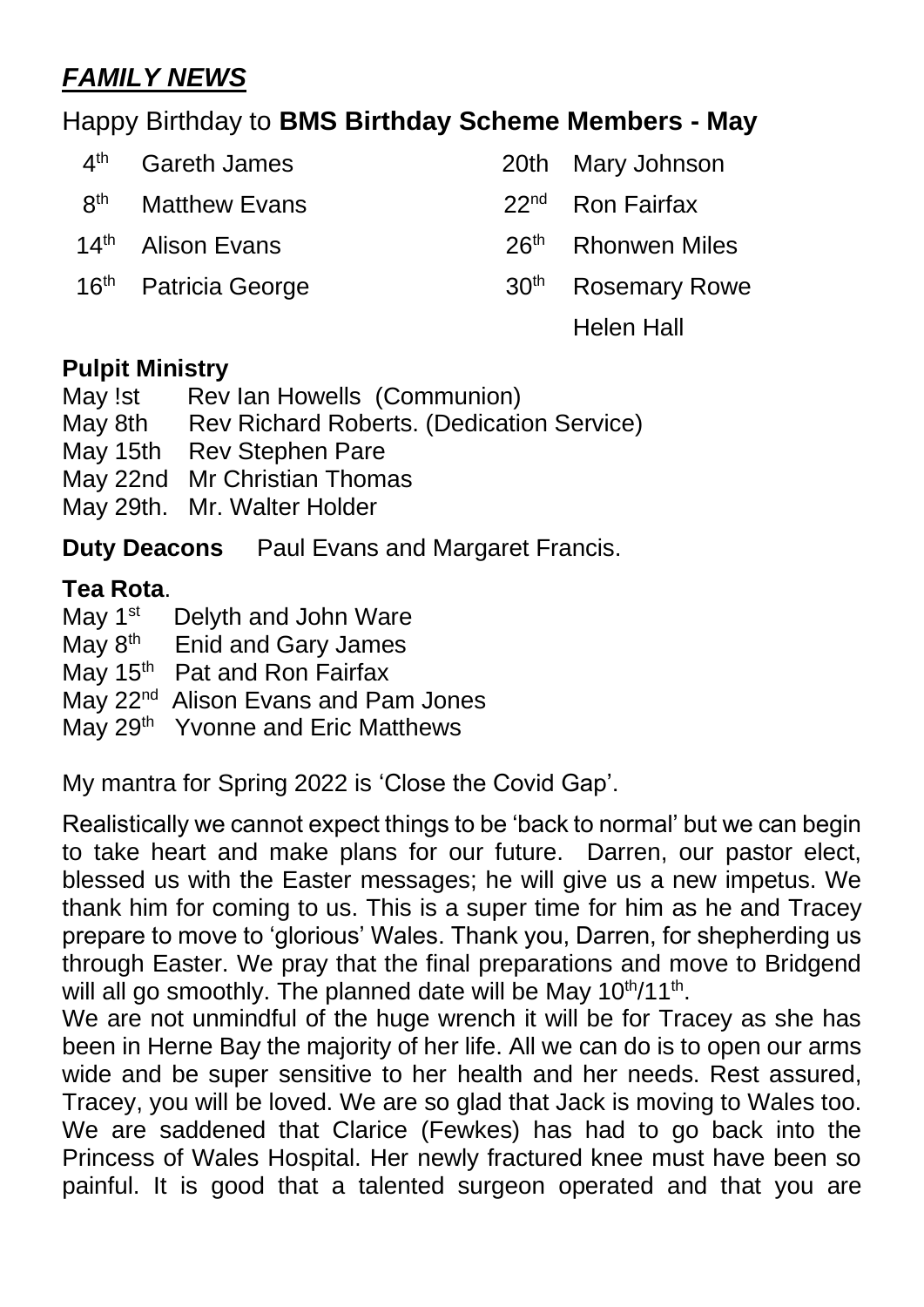recovering well from this second operation. We are praying for strength as you feel able to walk more easily with far less pain.

**STOP PRESS!** We are saddened to hear that Mrs.Margaret Morton has passed away, gone to glory. She died peacefully on Monday 25<sup>th</sup> April. A long and faithful member of Hope, more details to follow in Church.

We are also lifting Mr Brinley George to our Lord in prayer. He too is in the Princess of Wales and has Covid an unwelcome complication. We are thinking of you Pat, as it must be so distressing not being able to visit him. Brinley knows that Hope is praying for him and for you too.

Mrs Edith Hughes is now at Ysbyty'r Seren (Bennett Street, Industrial Estate, Bridgend) We bemoan the scarcity of caring packages (for the first 6 weeks) which are essential if patients are strong enough to manage in their own homes. We pray, Edith, that you will be able to return home very soon.

At this point I would like to thank Rev. Richard Cleaves for his generosity of spirit. Richard, who has been a blessing to us on Sundays during our interregnum, is a hospital chaplain at POW Hospital. New ruling decrees that we must request a visit by the chaplain. Thank you so much, Richard, for answering our needs and visiting our members. May you be strengthened daily in this vital ministry. Your quiet and sincere prayers have been as the bread and wine you share.

As others wait for hip and knee operations from within our fellowship I am wondering if we could 'Rent-a–Ward' and get everyone 'sorted' in readiness for summer hiking? Meantime all we say is "We feel your pain and help to pray you through".

The hospital served us well this month! With great delight we are thrilled that Rachel, Jane (nee Howells) and Ian's daughter, gave birth on March 21st to a beautiful baby boy.

Here he is Cooper Frank Hurley. His weight – 13lb 3ozs.



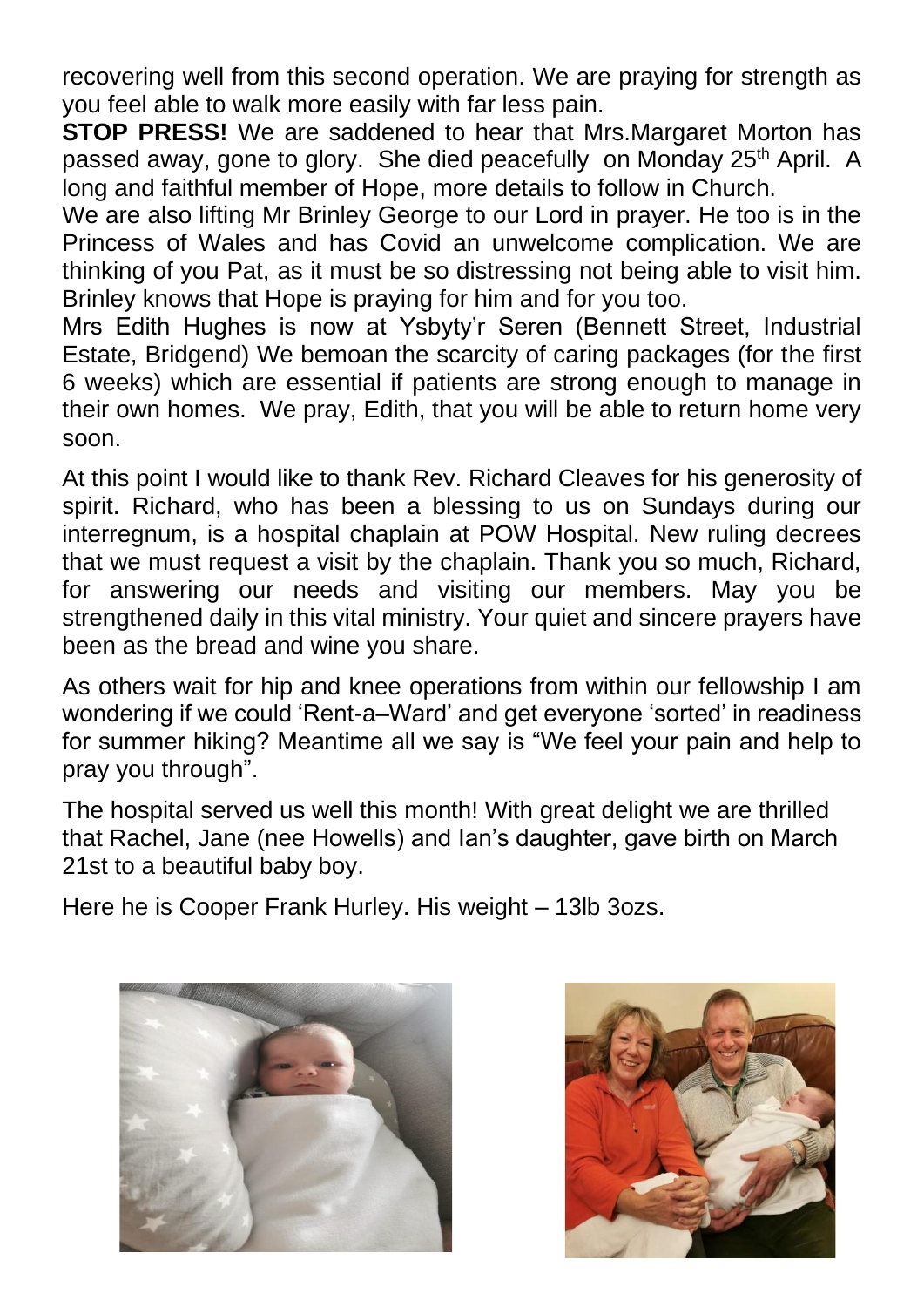This is for all adoring grandparents. present and future, but especially for you, Jane and Ian.

Thank you Lynne for sending this and 'What is Love' in. Perfect timing. (Taken from papers written by a class of 8-year-olds)

#### **WHAT IS A GRANDPARENT?**

Grandparents are a lady and a man who have no little children of their own. They like other people's.

A grandfather is a man, & a grandmother is a lady!

Grandparents don't have to do anything except be there when we come to see them… They are so old they shouldn't play hard or run. It is good if they drive us to the shops and give us money.

When they take us for walks, they slow down past things like pretty leaves and caterpillars. They show us and talk to us about the colours of the flowers and also why we shouldn't step on 'cracks.' They don't say, 'Hurry up.'

Usually grandmothers are fat but not too fat to tie your shoes. They wear glasses and funny underwear. They can take their teeth and gums out.

Grandparents don't have to be smart. They have to answer questions like 'Why isn't God married?' and 'How come dogs chase cats?'

When they read to us, they don't skip. They don't mind if we ask for the same story over again.

Everybody should try to have a grandmother, especially if you don't have television because they are the only grown-ups who like to spend time with us.

Grandpa is the smartest man on earth! He teaches me good things, but I don't get to see him enough to get as smart as him!

++++++++++++++++++++++++++++++++++++++++++

### **We have a world to pray for.**

. These 5 lines were written by Scott Wesley Brown – a part of his beautiful hymn –

# **This Little Child**

"Debating over disarmament, killing children before they are born, And fools who march to win the right to justify their sin. Every nation that has fallen has fallen from within.

Yet in the midst of this darkness, there is hope, a light that burns:

This little Child, the King of kings some day will return. "

- (we never learn)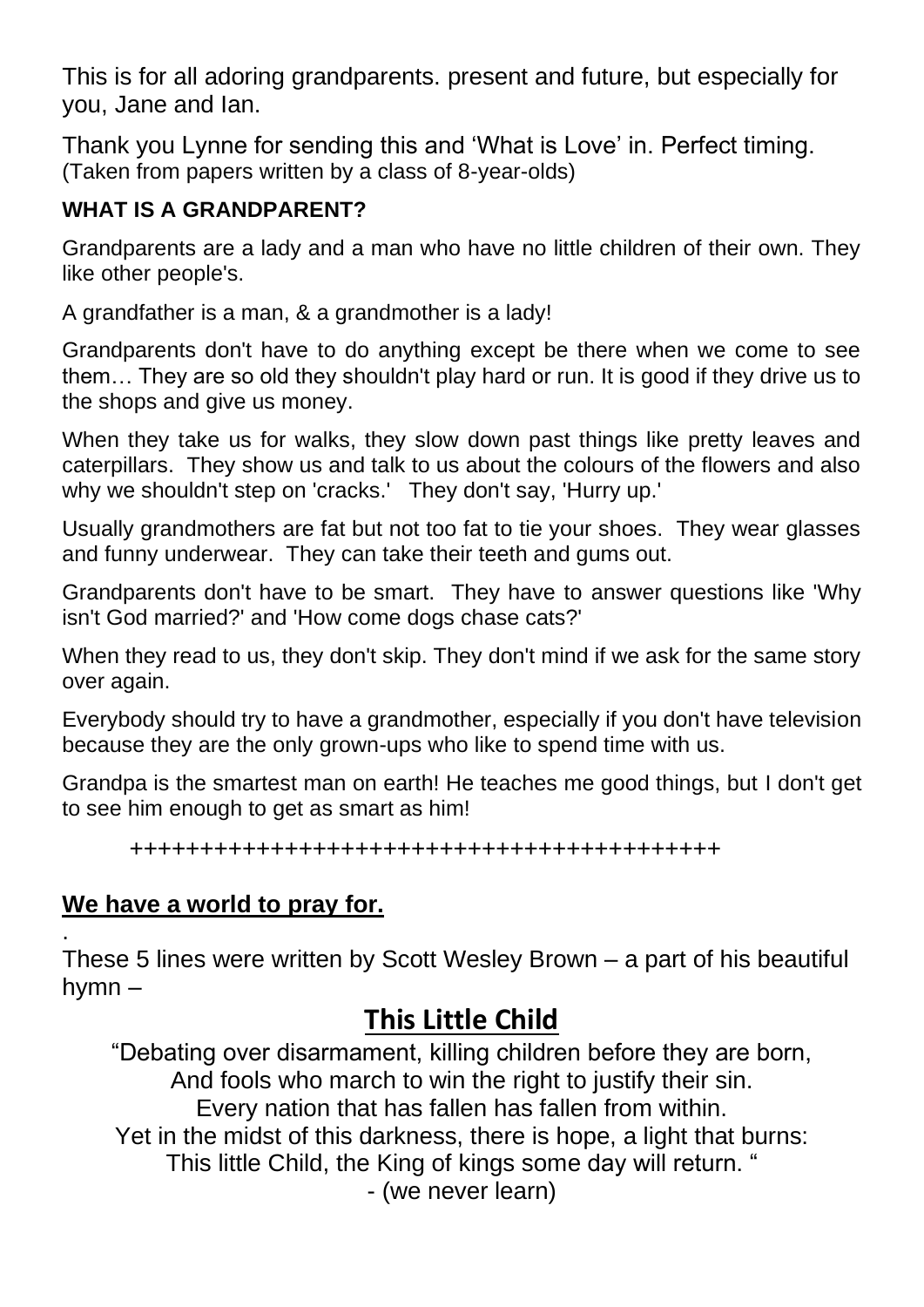#### **Mel (Denning) writes on behalf of her family** .

Since the 24th of February we have all been united in our prayers for Ukraine, its people, president and peace. Soon after, the first refugees started making their way over the borders and on the 1st March, the UK government launched their 'help scheme'. As a family, we agreed that we could offer our spare bedroom to a refugee and so signed up to the scheme. Soon it became apparent that it would be a long time until we would be able open our home, as we didn't know anyone in the Ukraine that we could 'sponsor'.

It was at this point that God intervened and reassured us that this was something He wanted us to do. Watching an online service at Leah's church in Bristol, we were provided with details of a 'sponsor' scheme the church had been able to set up, with refugees they were meeting daily on the Polish border. Within one week we had a 'match'!

Ludmilla is a 60 year old lady (on the left of the picture) who fled the heart of the fighting at the start of the war. She leaves behind her son and daughter-in-law and is travelling for the first time in her life - alone. She was naturally very anxious about coming to Wales, having never travelled, and

heading to a country whose language she doesn't speak. All on top of the emotion of having to leave her country and family under the most dreadful of circumstances.

Thankfully the team from Woodlands Baptist Church Bristol have been on hand every day, building relationships with the refugees and providing for their needs. We were able to meet Luda via zoom 2 weekends ago and have been told by Rachel (from Bristol – second on the left)



that Luda is now happy and excited for her future.

Please continue to pray for the Visa process to move swiftly, so we can welcome and settle Luda as soon as possible.

Head to : Little bit of love from Bristol to Ukraine on Facebook to follow or support the work.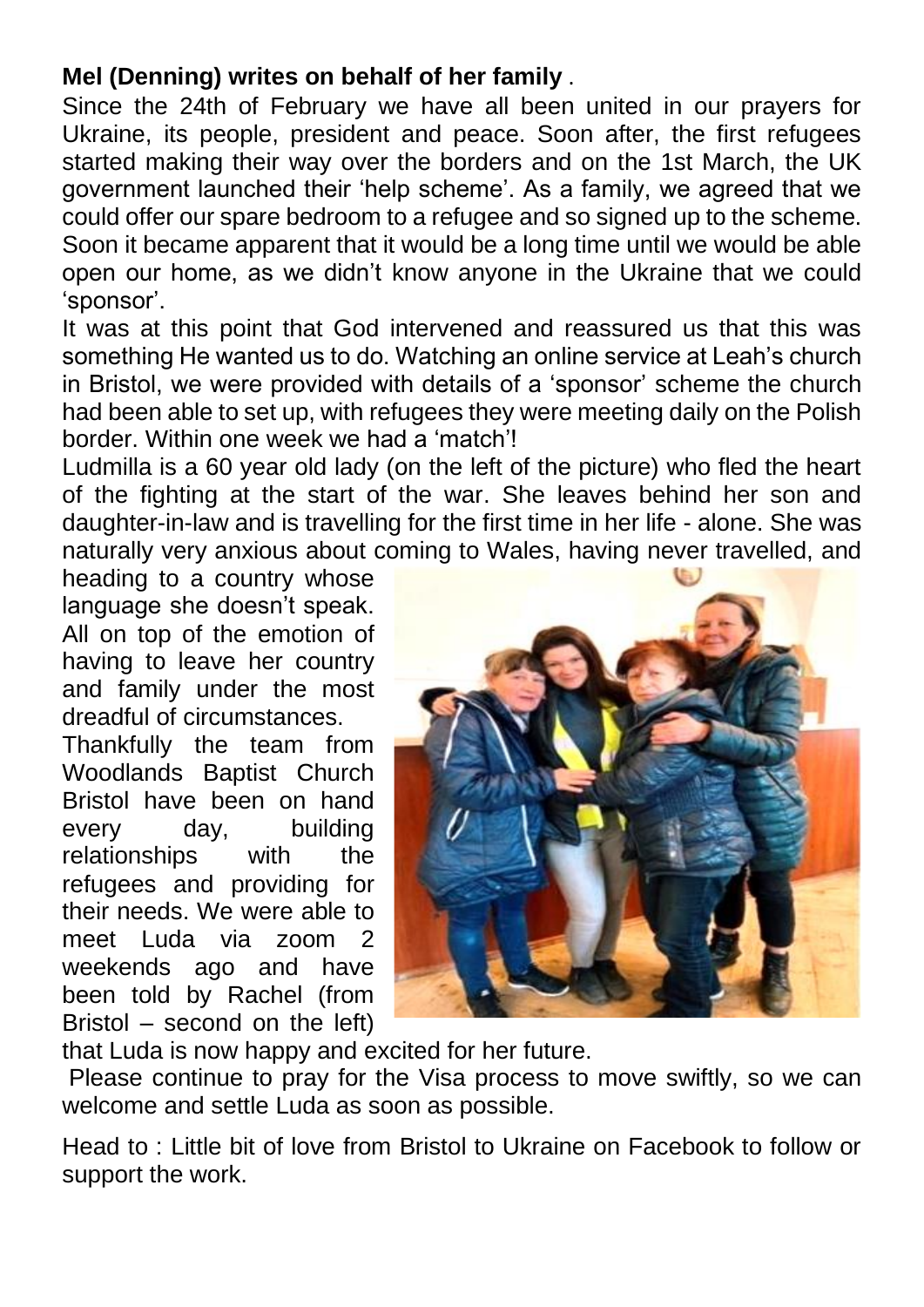#### **MISSION HOME & AWAY Hilda's Walk**



After a break of 2 years caused by the pandemic, 35 walkers and 2 dogs eagerly set off from Rest Bay on Easter Saturday, including Darren our new Pastor. Many thanks to all who walked or sponsored someone, or made a donation. We were blessed with clear blue skies, beautiful sunshine and great company. Our coffee stop this year was at the Waterfront, organised for us by Jane Tyre.

At the time of going to press, we have so far received £775, with some amounts still to be collected. This will be sent to United Christian Broadcasters (UCB) which broadcast in 25 countries and produce the Word for Today Bible reading notes which are faithfully ordered each quarter by Edward Jones and supplied to our Church free of charge.

#### God Bless **Neil Jenkins**

We all thank you, Neil, for arranging this successful walk. Hope's response in achieving the fantastic sum of £775 is astounding. Also a big thank you to you, Jane for our coffees at the Waterfront. (Cooper will be walking with us next year!). Your mum 'ordered' the weather. It was a "Summer's Day."

Many, many thanks to all who walked and donated last Saturday, an amazing total and still rising! We are planning an event to celebrate the Queen's Platinum Jubilee as monarch. We will hold it on **Saturday, June 4 th** and invite all ladies to be "Queen for the day" with all your bling and handbags and any available corgis! Top hat and tails optional for the gentlemen. Could you please let us know whether you will be interested in coming? Tickets will be £10 with more details to follow.

#### **Mary Johnson**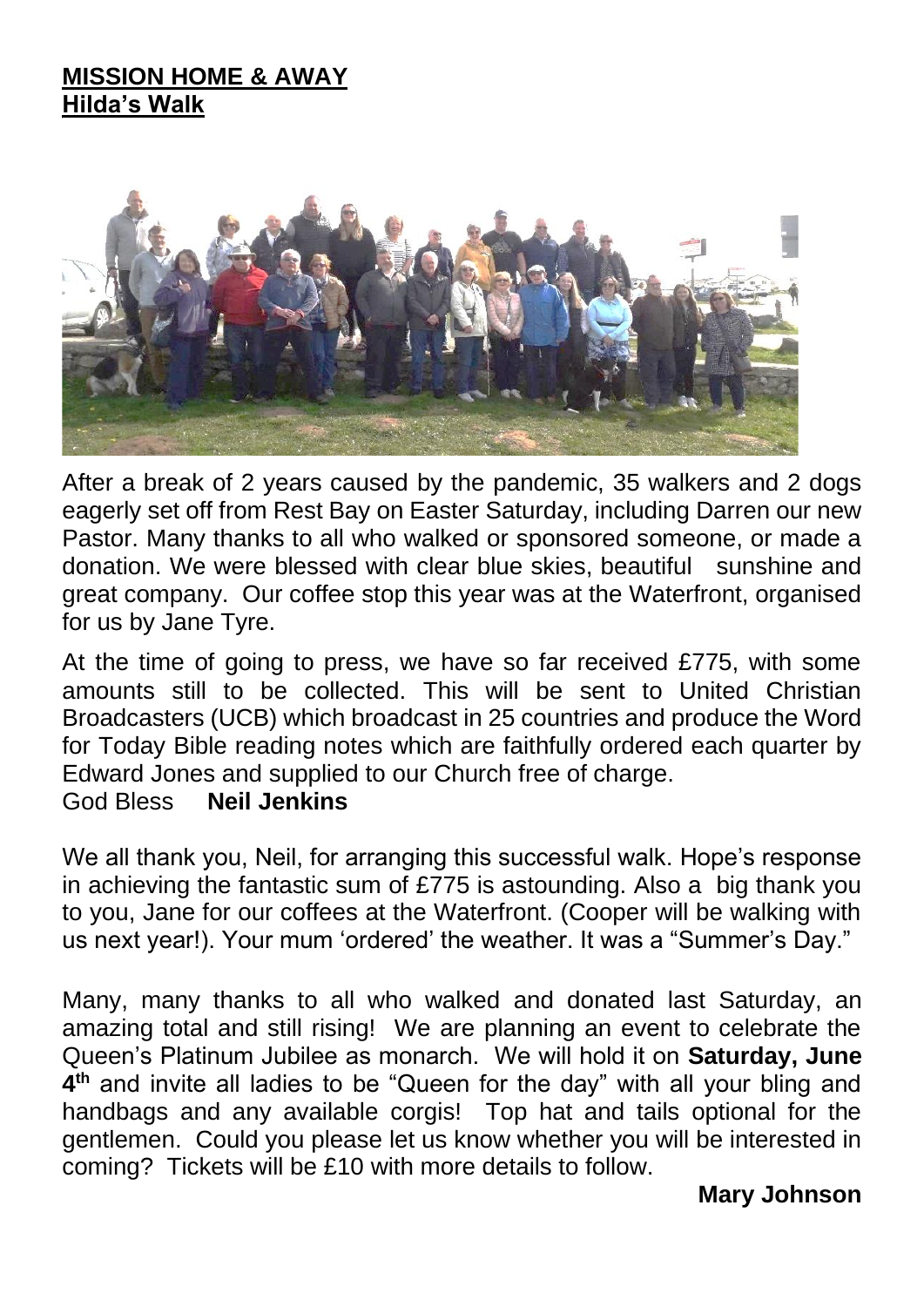

IN THE GARDEN. C. Austin Miles.

"I come to the garden alone, while the dew is still on the roses, And the voice I hear falling on my ear the Son of God discloses,

And He walks with me and He talks with me

And He tells me I am his own.

And the joy we share as we tarry there,

None other has ever known".

(A beautiful hymn sung at Hope long ago but it still pulls at the heart strings...)

A floral quiz as you sip your tea/coffee/squash and enjoy that cake.

- 
- 
- 
- 
- 5. Churned milk in a vessel. 15. A black card.
- 6 . Battle of Red and White. 16. Solar blooms.
- 
- 
- 9. Fatal evening out. 19. A prickly Scot.
- 
- 1. Animal in a hurry. 11. Make yourself better.
- 2. Sugary Bill. 12. New ones sweep clean.
- 3 . Bovine error. 13. Is this the best policy?
- 4. She looks sweet on a seat. 14. Capital with self respect.
	- -
- 7. This waits for no man. 17. A lady between the mountains.
- 8. Elusive. 18.Sounds like you could thicken a sauce.
	-
- 10 "Hello" little feline. 20. Heavenly body, Jesus' birthplace.

If you had to choose something in the garden that represents you what would it be? Would it be a flower, a rock, a tree? A bird feeder perhaps? When one lady was asked she answered with no hesitation whatsoever... Compost! That was her in a nutshell, for Alice was a 'compost' person who nourished the soils of the souls thereby encouraging growth and change. Which leads seamlessly into :-

What do I value most in my friends ... the cake was delicious. What would be my holiday of a lifetime. Zzzzzzz!!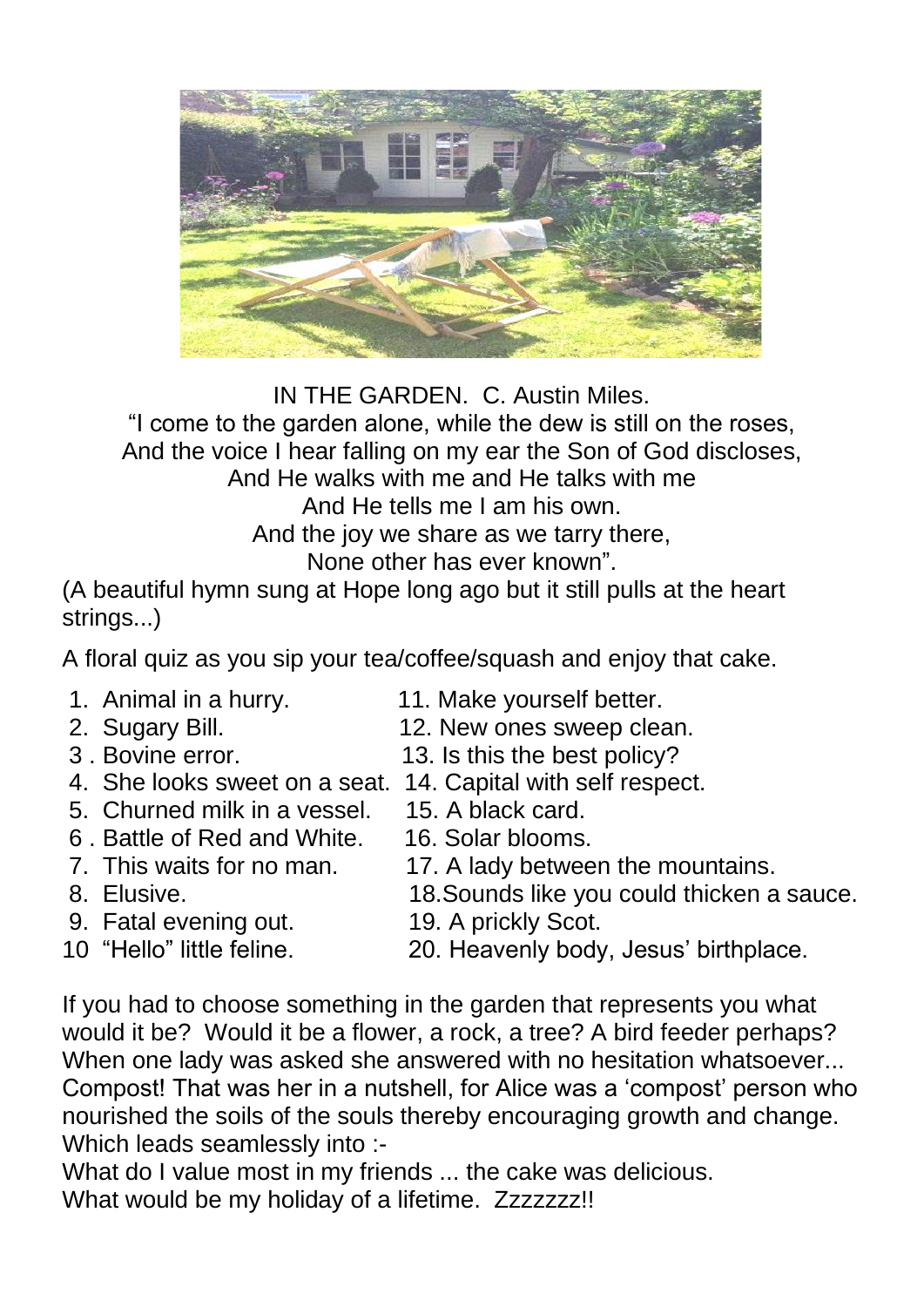# **CHRISTIAN AID**

Christian Aid week - the focus this year is on changing hunger into hope for families in Zimbabwe. We will have envelopes in the pews on the  $15<sup>th</sup>$ May. There will be a united Christian Aid service in Tabernacl on Wednesday 18<sup>th</sup> May at 7pm. Do support this service if you can as it will be the first united service held since the start of the pandemic. Please pray for the work of Christian Aid as they seek to bring practical help to the most vulnerable in the name of Jesus.

**Delyth Ware**

Lynne Green writing in the Baptist Times encourages us.

"Looking back to March 2020 we realise how subtly things have changed. Through it all we had covid restrictions to lean on – yes, lean on! We were being told what to do. Rules and regulations help us to live. Our lives were governed by an outside force, bigger than we had ever encountered before. How we longed to have the restrictions removed.

Now they are and we are finding that we have to start making decisions for ourselves. But we are just ordinary people, pushed and pulled by circumstance, yet willing to be led by God's Holy Spirit.

We are the nameless ones, just like the early church. God works through ordinary people", thousands are nameless - all are precious.

That is the very essence of the love of God down through the centuries, it is the weak who have inherited the earth and humble poor are elevated to the heights of honour and blessing

Answers to Quiz.

- 
- 2. Sweet William. 12. Broom.
- 
- 
- 5. Buttercup. 15. Spade.
- 
- 
- 8. Scarlet Pimpernel. 18. Cornflour.
- 9. Deadly Nightshade. 19. Thistle.
- 
- 1. Bulrush 11. Fever Few.
	-
- 3. Cowslip. **13. Honesty.**
- 4. Daisy. 14. London Pride.
	-
- 6. Roses 16. Sunflower.
- 7. Thyme. 2012 17. Lily of the Valley.
	-
	-
- 10. Hyacinth. 20. Star of Bethlehem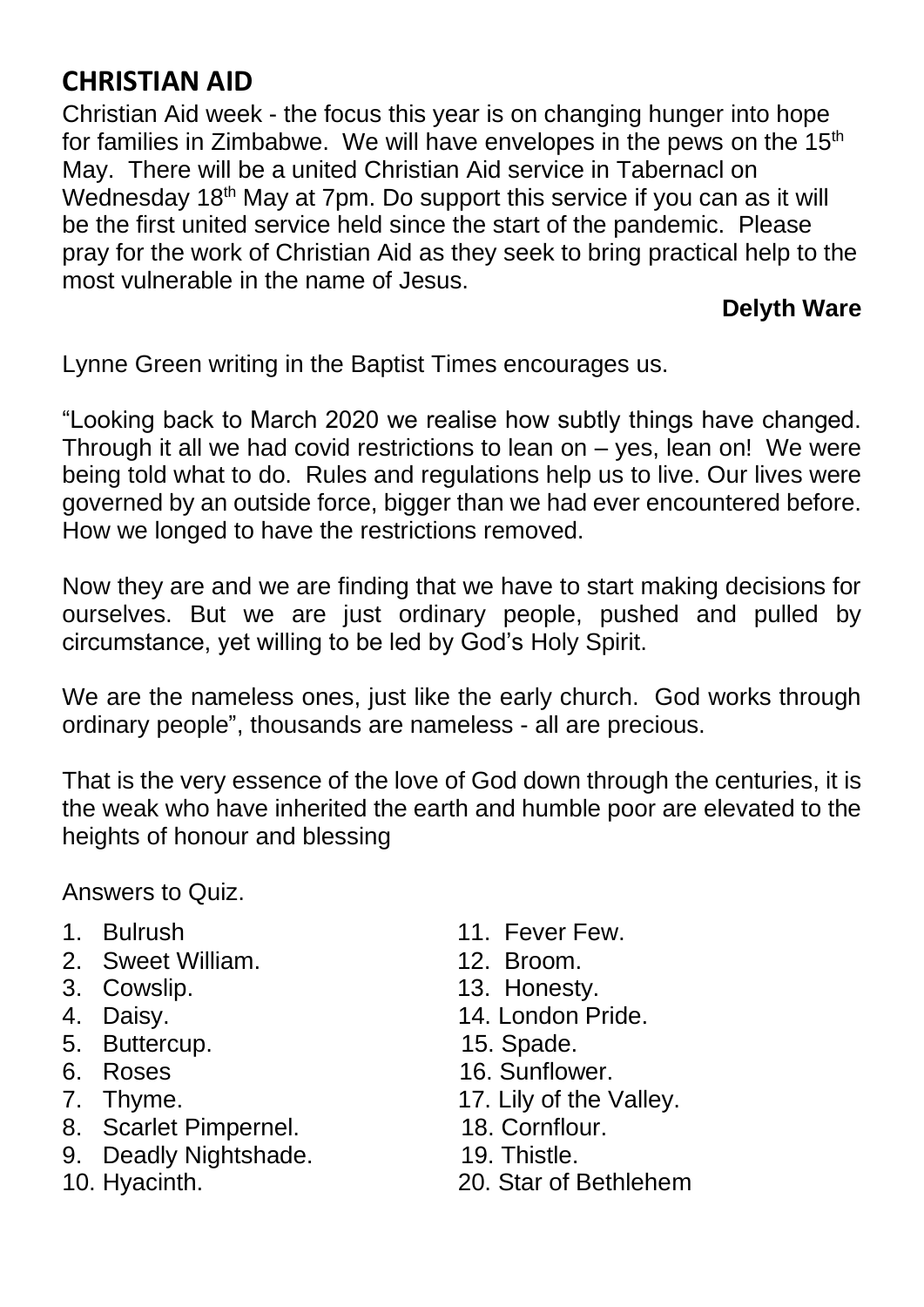#### WHAT IS LOVE?

When my grandmother got arthritis, she couldn't bend over and paint her toenails anymore... So my grandfather does it for her all the time, even when his hands got arthritis too. That's love.' Rebecca - age 8

'When someone loves you, the way they say your name is different. You just know that your name is safe in their mouth.' Billy - age 4

'Love is when a girl puts on perfume and a boy puts on shaving cologne and they go out and smell each other.' Karl - age 5

'Love is when you go out to eat and give somebody most of your French fries without making them give you any of theirs.' Chrissy - age 6

'Love is what makes you smile when you're tired.' Terri - age 4

'Love is when my mummy makes coffee for my daddy and she takes a sip before giving it to him, to make sure the taste is OK.' Danny - age 8

'Love is when you tell a guy you like his shirt, then he wears it every day.' Noelle - age 7

'Love is like a little old woman and a little old man who are still friends even after they know each other so well.' Tommy - age 6

'During my piano recital, I was on a stage and I was scared. I looked at all the people watching me and saw my daddy waving and smiling. He was the only one doing that. I wasn't scared anymore.' Cindy - age 8

'My mummy loves me more than anybody. You don't see anyone else kissing me to sleep at night.' Clare - age 6

'Love is when Mummy gives Daddy the best piece of chicken.' Elaine - age 5

'Love is when Mummy sees Daddy smelly and sweaty and still says he is handsomer than Robert Redford.' Chris - age 7

'Love is when your puppy licks your face even after you left him alone all day.' Mary Ann - age 4

'I know my older sister loves me because she gives me all her old clothes and has to go out and buy new ones.' Lauren - age 4

'When you love somebody, your eyelashes go up and down and little stars come out of you.' (what an image!) Karen - age 7

'You really shouldn't say 'I love you' unless you mean it. But if you mean it, you should say it a lot. People forget.' Jessica - age 8

And the final one: The winner was a four year old child whose next door neighbour was an elderly gentleman who had recently lost his wife. Upon seeing the man cry, the little boy went into the old gentleman's yard, climbed onto his lap, and just sat there. When his mother asked what he had said to the neighbour, the little boy said, 'Nothing, I just helped him cry.'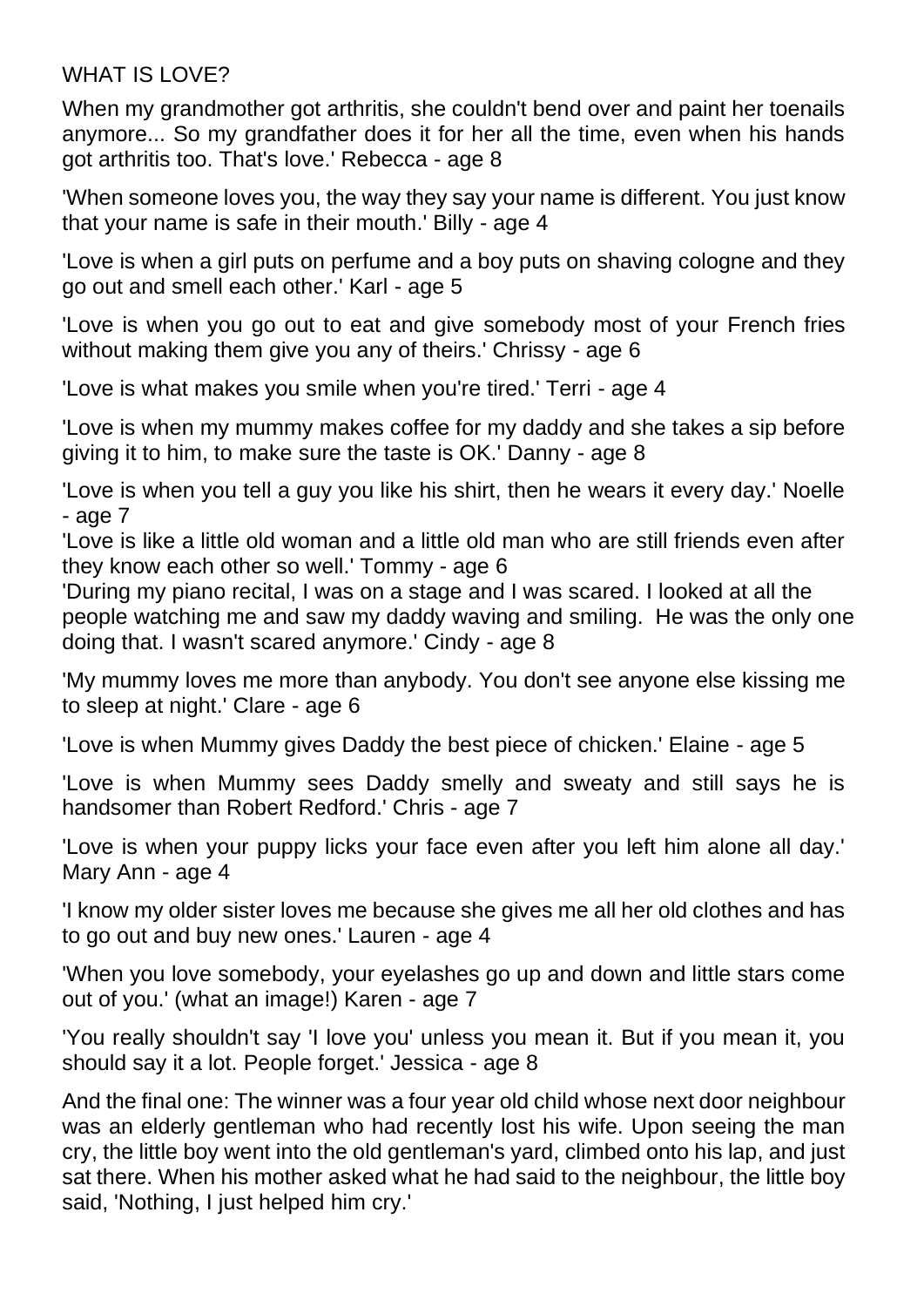#### **The occupant of Hut 18 has moved**

Where has she gone – we all ask?

The Fineas Mc Duff Estate Agent sign outside is clearly marked - SOLD. Rumour has it that she has found her Shangri-La, in neighbouring Litchard - she has up sticks and left.

She has subsequently been reported as saying,

"A brave and enterprising member of Hope came to investigate – please replace brave and enterprising with 'dead nosey'. Unfortunately, I was found a gibbering wreck of my former exemplary personage. I was cowering in my much wanted and now loved home. Understandably, to some (?) I am surrounded by a sea of cardboard boxes, bags, piles of mementoes, heirlooms, and junk , the result of living 40 years in one house. It seems that rumour has it that I am not allowed out of our garage until at least two boxes have been emptied per day. Trouble is every box that's opened speaks to me. True?!

It's a case of 'Remember this? Oh! I forgot that - can't throw that out - I may need it!! I have got very broad shoulders - so mock away!

If I see merit in keeping my only daughter's bootees for sentiment and my only son's first rugby boots for same reason well they haven't upset the balance of anybody's life yet, so back into the house they go.

I reckon I will get out - and be potentially organised, possibly in the next millennium. You can't hurry these things.

Amen - so be it ..

Footnote. *A word of explanation as the word 'nosey' has strong undertones!! ,* 

*I called in my capacity as church secretary, whose job remit sometimes requires me to check on the physical and mental needs of our church family!*

*I immediately noticed that the moat had disappeared - but there were posh gates and a bird bath. I was sympathetic to the point of sainthood as I listened to the various problems of leaving Hut 18, all overcome with expertise. I looked longingly at a corned beef pie and fruit cake - but hinted not!!!*

*I will call again - hoping that there will be some fruit cake left and a coffee would be nice. Perhaps nearer Christmas. I left, noticing a leaflet for a new kitchen, tester paint pots, and quotes from a builder,*

*"Only gentry have moats - let me help you - nothing too large or too small". Oh no…!!) I must say that all our prayers are with you – for happiness in your new home*

We know that the Happiness, Peace and Love present in Hut 18 will remain with you in your new home.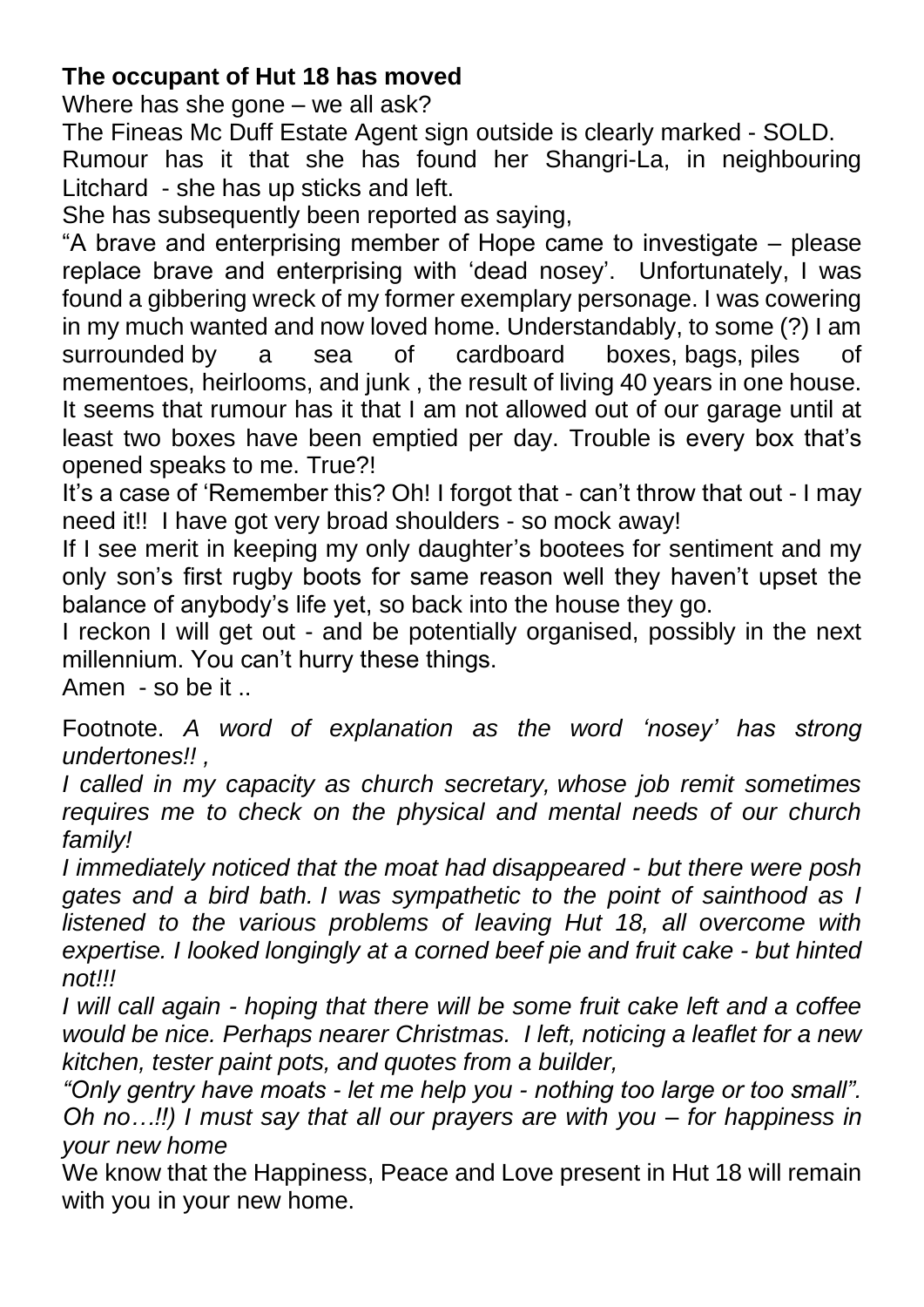### **We have always needed to learn the elusive art of relaxation.**

The need for rest to rejuvenate and help us appreciate the good and better things of life.

In an ironic way Covid gave us 'a way in".

Covid brought us to a lockdown halt and in its wake it offered us the opportunity to have a lockdown declutter, a lockdown opportunity to stay in to just sit down, dream and make lists. .

"When this is over I am going to (in my case)

1.I am going to walk more – appreciate our stunning coastline. Greens and blues are going to be the **in** colours **out**doors, with a touch of grey in late evenings. Preferably just as I am about to water my garden.

2. I'm going to make a simple picnic, 'as in the days of yore';

3, Definitely visit family and friends more – it has been my forbidden pleasure for far too long.. (I know - Covid still lurks in the shadows)

"Well???" - You might well ask.".(excuse the pun).

I have withdrawal symptoms as I prise myself out of the corner of my sofa where I have sat comfortably for far too long - dreaming and making lists with my faithful computer linking me to 'my' world – 'our world' out there.

I have been glancing enviously at the success of experts as demonstrated by annoying entrepreneurs on You Tube who can transform utility items into fine looking antiques with a lick of chalk paint some wax for the corners and sandpaper. Seemingly it's called 'distressing.' You see, even the furniture is distressed.

I am happy to say that I am finally on my feet. My garden is my greatest ally. We have had better weather of late; the perfect combination of heat and April showers - the dandelions are excelling themselves.

My biggest disappointment throughout this pandemic was not getting to see my grandchildren, most especially this past Christmas time. I am praying with all my heart that I will see them mid May. Please give me credit, I, who have only had three 'trips' in the last two and a half years

1. Rhodri's wedding in Rogerstone, 2. Passport Office in November and 3. an eye test in Cowbridge! This named intrepid traveller will be off to see my family...... in Los Angeles!

Honestly you can't accuse me of 'playing small.' Incredible!!

I am reminded of a sentence I read recently. It made me smile at the time, now it's truth fills me with confidence and resolve. "Even God cannot steer a parked car. He will direct, He will re-route if necessary, He will switch our direction but He cannot steer an obstinately parked car or a parked church. We have to keep moving. **Rhonwen** 

**I should like to wish Rhonwen Godspeed for her flight to Los Angeles and a very happy 80th birthday on the 26th May from us all in Hope**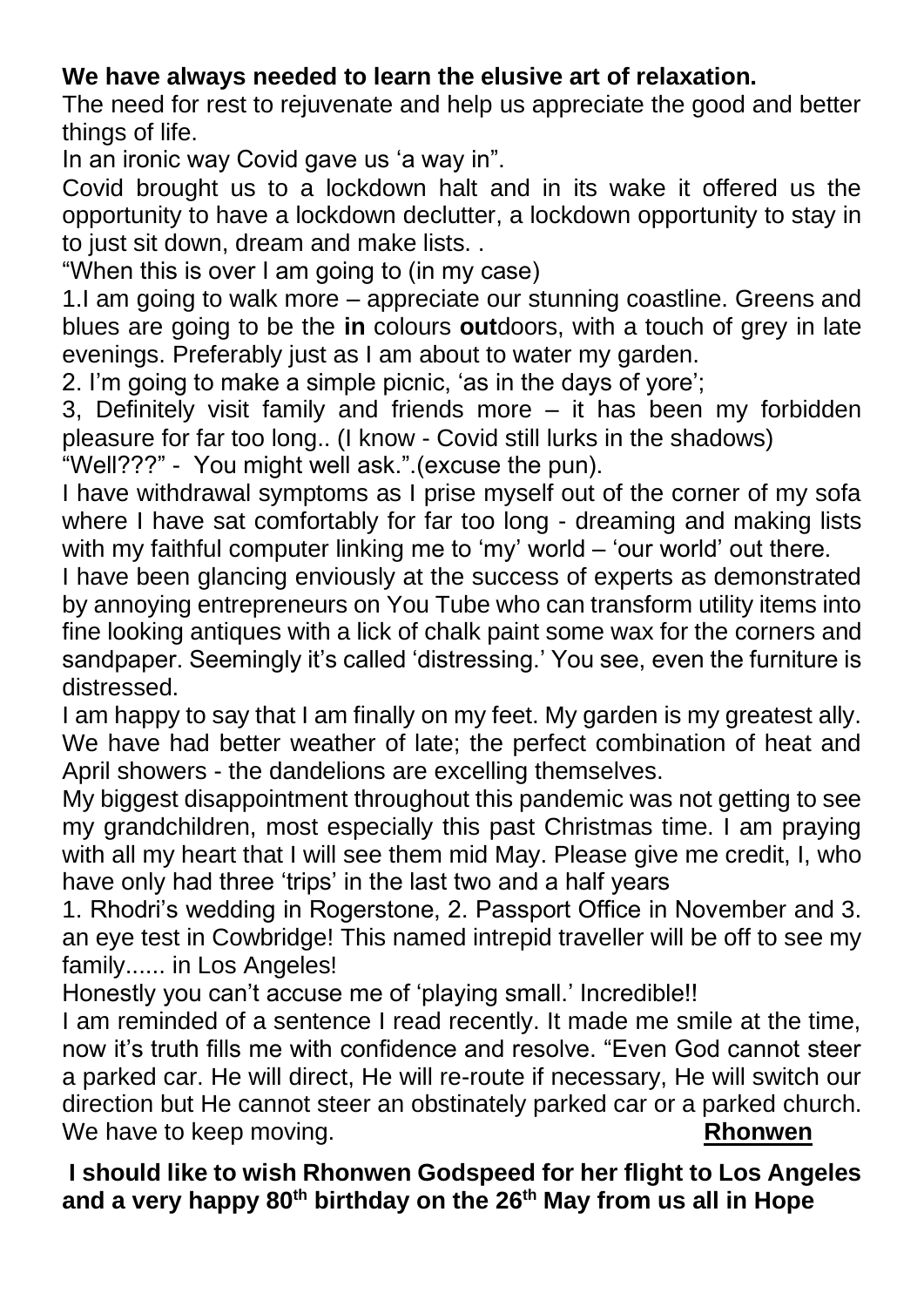

It is time to close the Covid gap - to move forward

May this be the day we come together –mourning we come to mend. Withered, we come to weather - torn, we come to tend. Battered, we come to better - we steadily vow that no matter How we are weighed down, we must always pave a way round. This hope is our door, our portal - even if we never get back to normal,

> Someday we can venture beyond it. To leave the known and take the first steps. So let us not return to what was normal But reach toward what is next. ...... Those moments we missed Are now the moments we make, The moments we meet and our hearts, Once all together beaten, now all together rest.

Come, look up with kindness yet, For even solace can be sourced from sorrow. We remember, not just for the sake of vesterday, But to take on tomorrow. We heed this old spirit, in a new day's lyric, In our hearts we hear it. For when you honour yesterday, tomorrow you will find..... Know for what we've fought , it need not be forgot It defines us, binds us (today) as one....

Amanda Gorman.

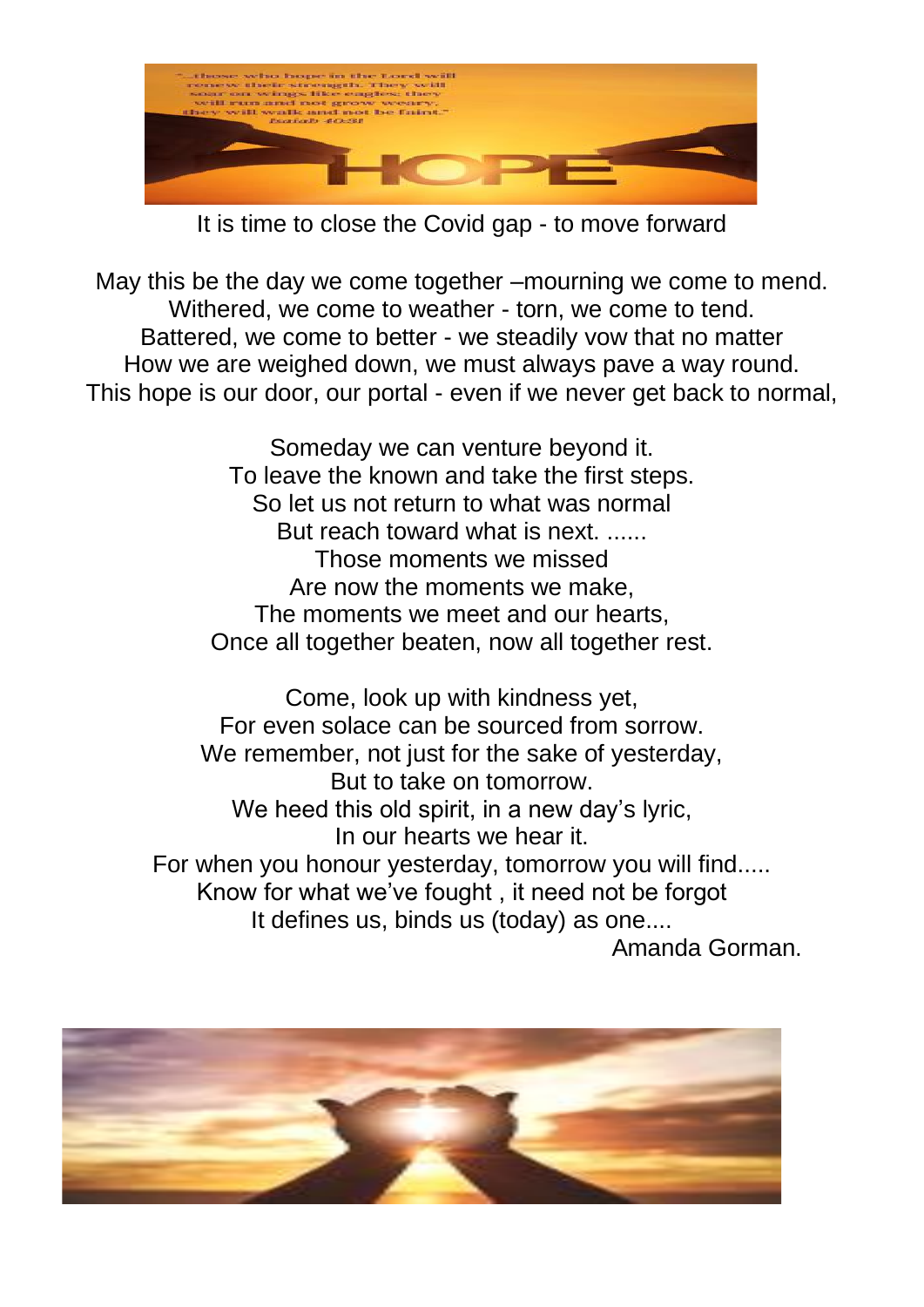*Hope Baptist Church MAY 2022*

### *OUR WEEK AT A GLANCE*

**For more information on any of our activities, please get in touch with the contact shown.**

#### **TUESDAY:**

| Tuesday Prayer Group | 9.30am  |                              | Mrs R Rowe (01656) 654881 |
|----------------------|---------|------------------------------|---------------------------|
| Tuesday@Hope         | 10.30am | Mrs M Johnson (01656) 656346 |                           |
|                      |         |                              |                           |

### **THURSDAY:**

| <b>Babies &amp; Toddler Group</b> | 9.30am  | Dr D. Ware (01656) 662948 |
|-----------------------------------|---------|---------------------------|
| <b>Prayer Meeting</b>             | 7.00pm  |                           |
| <b>SUNDAY:</b>                    |         |                           |
| Sunday'scool                      | 10.30am |                           |
| <b>Morning Service</b>            | 10.30am |                           |

# *WHO TO CONTACT AT HOPE*

| <b>CHURCH CONTACT:</b>                             | hopebaptist@hotmail.co.uk | 07866 746851                |
|----------------------------------------------------|---------------------------|-----------------------------|
| <b>SECRETARY:</b>                                  | <b>Rhonwen Miles</b>      | (01656) 654169              |
| <b>TREASURER: Paul Evans</b>                       |                           | (01656) 661986              |
| <b>CARETAKER:</b>                                  | Seung Ho & Yun Hee Kang   | (01656) 646911              |
| <b>USE OF PREMISES</b><br><b>&amp;SAFEGUARDING</b> | <b>Sally George</b>       | (01656) 668791              |
| <b>NEWSDESK:</b>                                   | mag4hope@yahoo.com        | Rhonwen Miles/<br>Pam Jones |